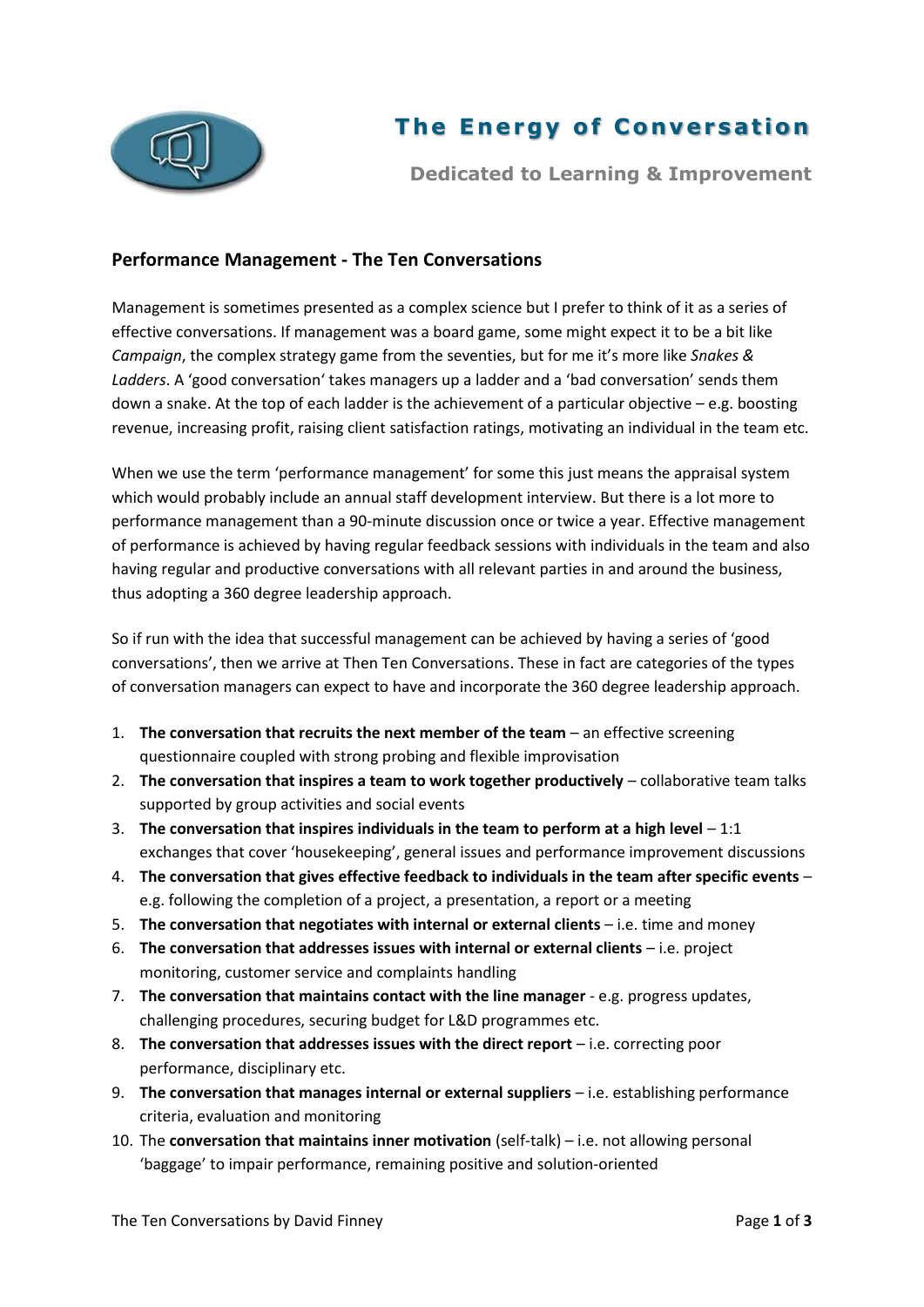The word 'Leadership' has colourful associations: brand vision, dynamic objectives, inspirational talks, productive networking, entrepreneurial flair etc. The term 'Management' – while not as 'sexy' as Leadership involves is a set of disciplines and routines that organisations cannot exist without. When viewed as a series of great conversations, management is rebranded and viewed through a different lens.

In conclusion, effective performance management is achieved by having a series of regular and productive conversations with the individuals in the team and also with all the other supporting roles in and around the business.

## APPENDIX:

The following charter can be used as a checklist for managers and coaches to assist members of staff preparing for an important conversation.

## **The Manager's Charter for Effective Conversations**

- Determining the rationale
- Establishing a clear objective
- Setting out a clear agenda with structure
- Choosing/inviting the appropriate audience
- Preparing for the conversation with appropriate research
- Entering the conversation in a positive frame of mind (CREATIVE?)
- Including introductions/scene-setting if appropriate
- Listening very carefully to other parties with a view to gaining a full understanding
- Seeking/allowing other parties to express views and being open to the influence of those views
- Having an open and honest exchange
- Managing practicalities such as timing, equipment, materials, location or refreshments
- Behaving with integrity and dignity
- Anticipating 'curve balls' i.e. issues that might be raised, questions that might be asked
- $\bullet$  Humanising the interaction e.g. sharing experiences or lightening the mood (if appropriate)
- Being mindful of personal power e.g. being over-bearing, chasing too much before/after
- Adjusting the pace of the conversation to suit other parties
- Leaving 'personal baggage' outside
- Being flexible as to the course that the conversation might take
- Being sensitive to emotional and practical needs of other parties
- Checking understanding after conveying information
- Being alert to unforeseen opportunities that may occur during the conversation
- Achieving the objective of the conversation
- Agreeing and recording action points stemming from the discussion
- Following through to ensure action is completed
- Leaving other parties in 'a good place'